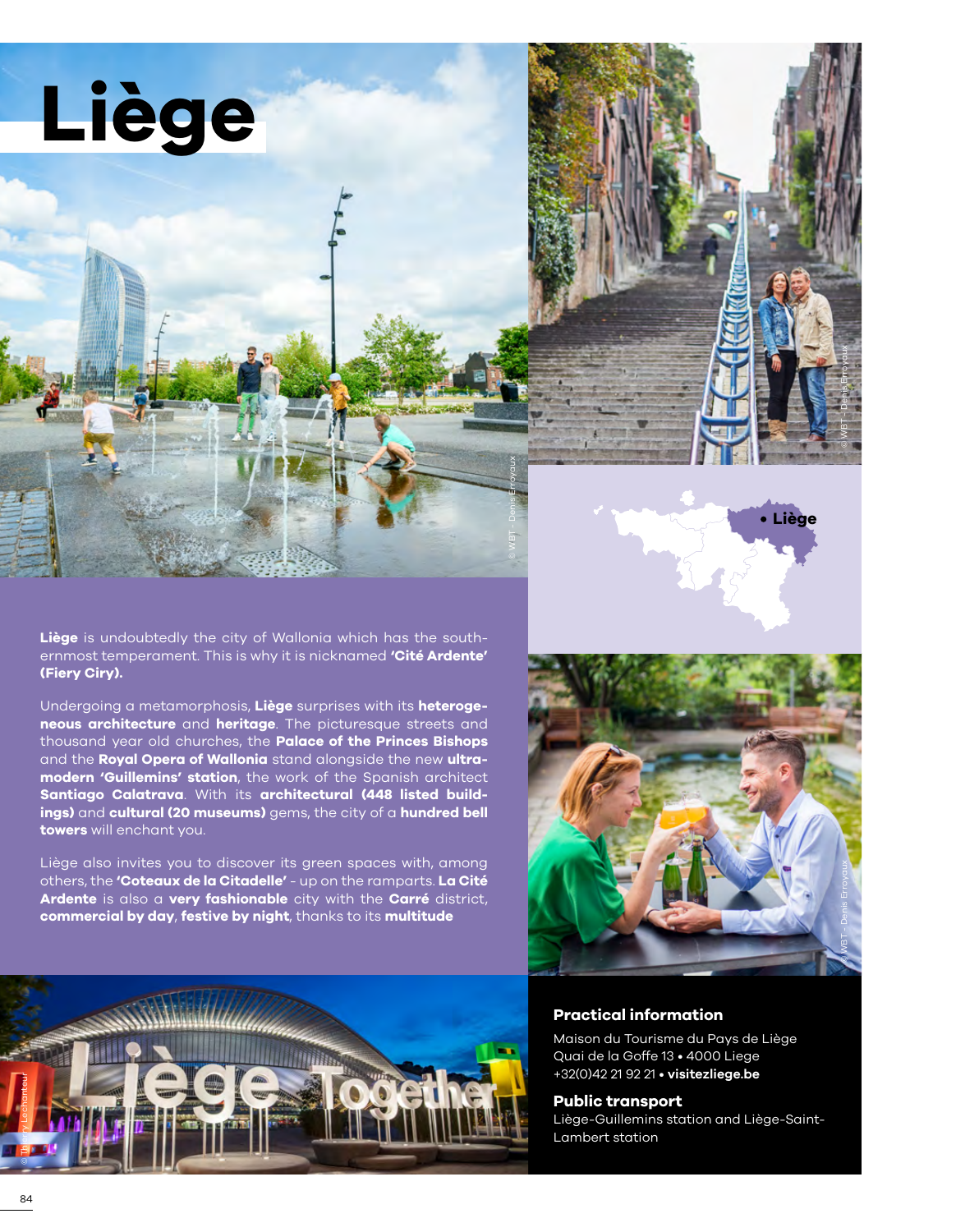# **Where to Stay**

## **Van der Valk Liège Congress Hotel**

This 4\* hotel located on the banks of the Meuse, next to the Congres Centre and close to the Fine Arts Museum (Boverie), is a sure bet where to put your suitcases. The rooms are spacious, very comfortable. The restaurant with terrace, the panoramic sky bar and the spa are other assets of this beautiful establishment.

Esplanade de l'Europe 2 • 4020 Liège **[congreshotelliege.be](www.congreshotelliege.be)**

## **Mercure Liège City Centre Hotel**

Situated a stone's throw from the historic centre, you'll find comfort in this trendy hotel. The 4\* hotel also offers a terrace in the middle of magnificent gardens.

Rue Saint-Léonard 182 • 4000 Liège **[all.accor.com/hotel](www.all.accor.com/hotel)**

## **Neuvice Hotel**

Located in the heart of Liège, this contemporary 3\* hotel combines tradition, modernity and comfort. Its elegant decoration in sober tones, its exterior courtyard, its library and its superb fireplace make it a true urban oasis of charm.

En Neuvice 45 • 4000 Liège **[hotelneuvice.be](http://www.hotelneuvice.be/fr)**

## **The Red and Breakfast**

Offering a view of its garden with terrace, enjoying an exceptional location, this charming house dating from the 19th century offers guest rooms as well as a cottage. There are also well-being facilities.

Rue Bassenge 45 • 4000 Liège **[redandbreakfast.be](https://redandbreakfast.be/)**

## **Auberge des Jeunesse (youth hostel)**

The hostel is located 10 minutes from Place Saint-Lambert and the lively 'Carré' district. It offers different types of accommodation suitable for everyone, solo, as a couple, with family or with friends in order to participate as closely as possible in the local festivities.

Rue Georges Simenon 2 • 4020 Liège **[lesaubergesdejeunesse.be/liege](www.lesaubergesdejeunesse.be/liege)**

## **The Street Lodge**

Stop for a tourist getaway or a business trip, this urban bed and breakfast welcome you in an elegant house from the 1950s, near the train station and the centre. All the rooms have been renovated in a contemporary spirit to offer you maximum comfort in a cosy and warm atmosphere.

Rue Dartois 17 • 4000 Liège **[thestreetlodge.be](www.thestreetlodge.be)**

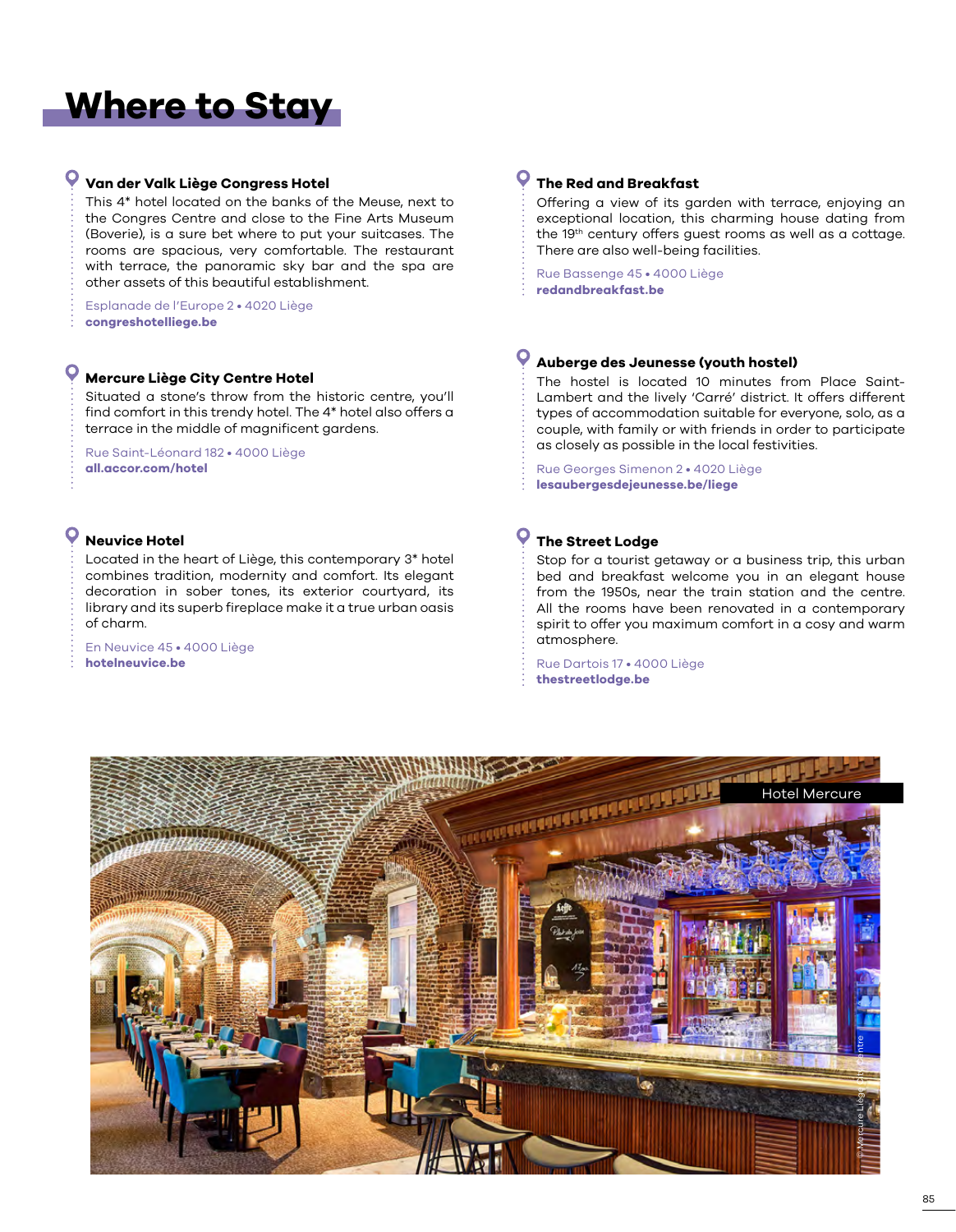## **What to See and Do**

### **<sup>1</sup> Grand Curtius Museum**

The collections at the Grand Curtius retrace 500 000 years of Liège history over more than 5,000m2 . It is located on the banks of the Meuse in buildings from the 16<sup>th</sup> to the 21<sup>st</sup> centuries that have been completely restored. This major museum site is considered one of the richest art and history museums in Belgium. It brings together collections of weapons, glass, archaeology from Prehistory to the Carolingian period, decorative arts, religious art...

Féronstrée 136 • 4000 Liège **[grandcurtius.be](https://www.grandcurtius.be/)**

### **<sup>2</sup> La Boverie Fine Arts Museum**

Both a Fine Arts museum and an international exhibition centre, La Boverie is housed in the Palais des Beaux-Arts, originally built for the Universal Exhibition of 1905. It now accommodates works from the Renaissance to the present day on a didactic and interactive route accessible to a large audience.

Parc de la Boverie • 4020 Liège **[laboverie.com](https://www.laboverie.com/)**

### **<sup>3</sup> Promenade des Coteaux de la Citadelle (Signposted walks)**

Not far from Place Saint-Lambert, in the heart of Liège, are the 'Coteaux de la Citadelle'. A true paradise for city dwellers looking for walks or simply wanting to relax, this green hilly landscape is home to no less than sixty monuments and five listed sites. A walking map with commentary and titbits is available from the Tourist Office.

Quai de la Goffe 13 • 4000 Liège **[visitezliege.be](https://www.visitezliege.be/fr/les-coteaux-de-la-citadelle-0)**

### **<sup>4</sup> Musee de la Vie Wallonne (Museum of Walloon life)**

Discover the history and life of Walloons from the 19<sup>th</sup> century to the present day. This museum offers visitors the opportunity to explore different facets of it through its collections and events: folklore, crafts, popular beliefs, the economy...

Cour des Mineurs • 4000 Liège **[provincedeliege.be/viewallonne](http://www.provincedeliege.be/viewallonne)**